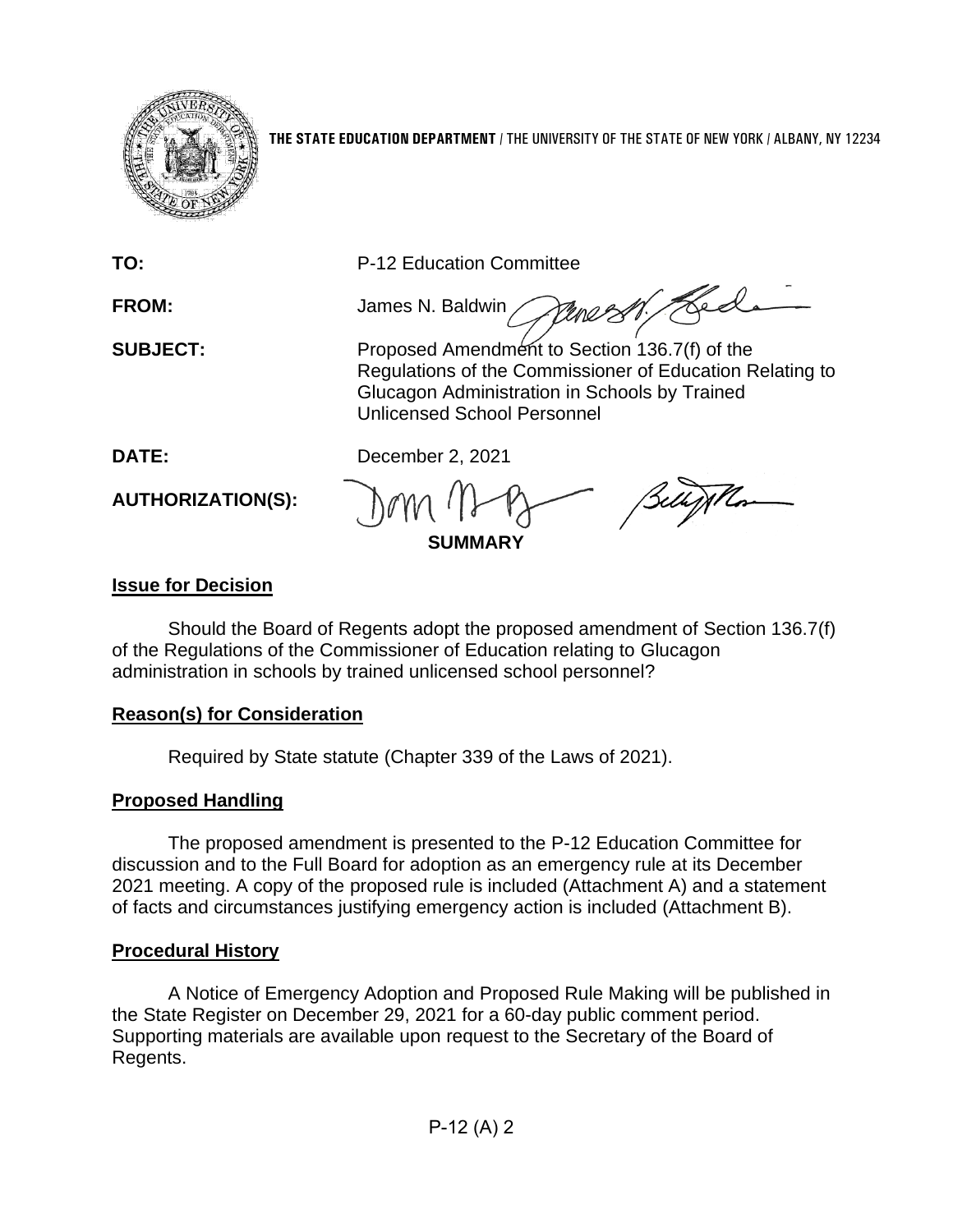## **Background Information**

Glucagon is a prescription medication used to treat severe hypoglycemia (low blood sugar) and is prescribed to individuals with diabetes who take insulin. Severe hypoglycemia can be life threatening and must be treated immediately. In 2015, Education Law §921 was enacted to increase access to students in need of glucagon by permitting school districts, boards of cooperative educational services (BOCES), and nonpublic schools to allow trained unlicensed school personnel to administer injections of prescribed glucagon to students with written parent/guardian consent, in emergency situations where an appropriate licensed health professional is not available.

New formulations of prescribed glucagon are now available that are not injected. To capture these methods, Chapter 339 of the Laws of 2021 (Chapter 339) amended Education Law §921 and replaced the word "inject" with "administer," permitting schools to train unlicensed school personnel to administer these new formulations of prescribed glucagon.

Section 136.7(f)(2) of the Commissioner's regulations outlines the requirements for training unlicensed school personnel to administer prescribed glucagon. To implement Chapter 339, the proposed rule amends section 136.7(f) of the Commissioner's regulations to provide that a component of the glucagon training shall include the steps for mixing, *if necessary,* prescribed glucagon. Additionally, such section is amended to reflect the current practice of utilizing a Department-approved course on glucagon administration, for an overview of diabetes and hypoglycemia, rather than a Department of Health approved webinar and to clarify that such glucagon training includes observation of the trainee using a manufacturer's glucagon training device or demonstration device by the authorized licensed health professional providing such training.

### **Related Regents Items**

September 2015: [Proposed Addition of Section 136.7 of the Regulations of the](https://www.regents.nysed.gov/common/regents/files/meetings/Sep%202015/915brca6.pdf)  [Commissioner Relating Self-Administration of Certain Medications by Students](https://www.regents.nysed.gov/common/regents/files/meetings/Sep%202015/915brca6.pdf) (https://www.regents.nysed.gov/common/regents/files/meetings/Sep%202015/915brca6 .pdf)

### **Recommendation**

It is recommended that the Board of Regents take the following action:

VOTED: That section 136.7 of the Regulations of the Commissioner of Education be amended, as submitted, effective December 14, 2021, as an emergency action upon a finding by the Board of Regents that such action is necessary for the preservation of public health and safety to immediately conform the Commissioner's regulations to Chapter 339 of the Laws of 2021, so that unlicensed school personnel may be trained to administer new formulations of glucagon which do not require injection.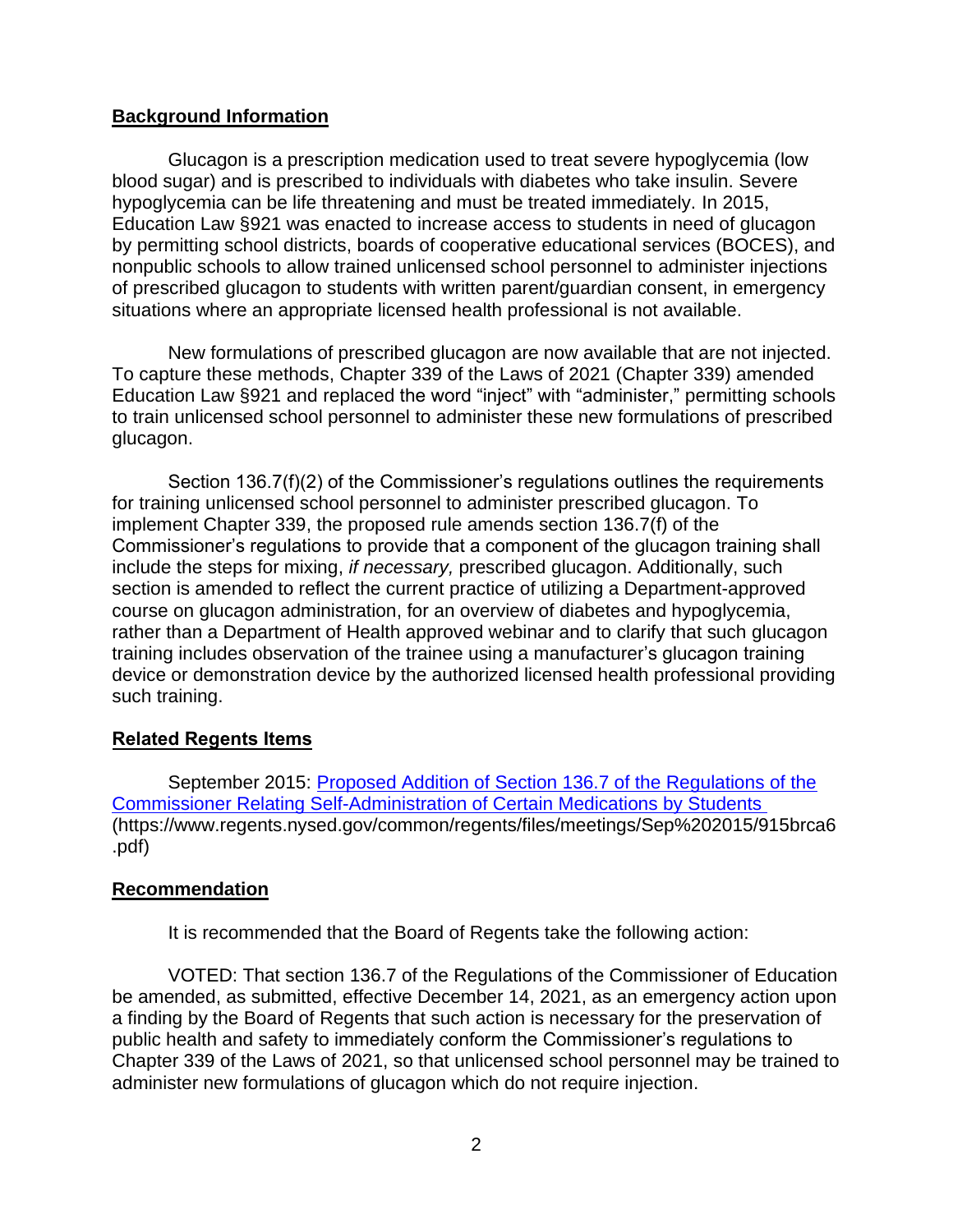#### **Timetable for Implementation**

If adopted as an emergency rule at the December 13, 2021 Regents meeting, the emergency rule will become effective December 14, 2021. It is anticipated that the proposed amendment will be presented for permanent adoption at the April 2022 Regents meeting, after publication of the proposed amendment in the State Register and expiration of the 60-day public comment period required under the State Administrative Procedure Act. Because the emergency action will expire before the April 2022 Regents meeting, it is anticipated that an additional emergency action will be presented for adoption at the March 2022 meeting. If adopted at the April 2022 meeting, the proposed amendment will become effective on April 27, 2022.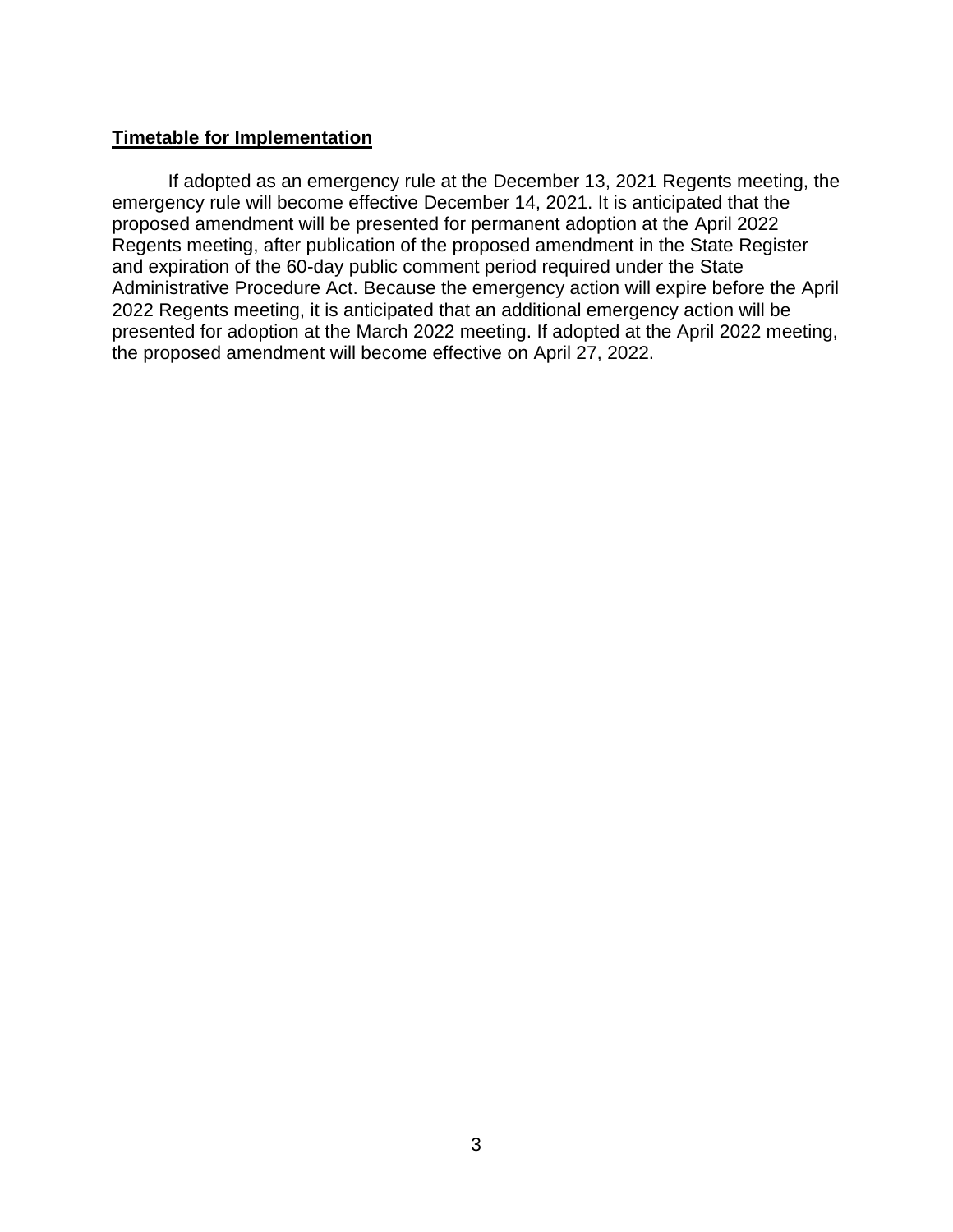#### **Attachment A**

### AMENDMENT OF THE REGULATIONS OF THE COMMISSIONER OF EDUCATION

Pursuant to Education Law sections 207, 305 and 921 and Chapter 339 of the Laws of 2021

Paragraph (2) of subdivision (f) of section 136.7 of the Regulations of the Commissioner of Education is amended to read as follows:

(2) Training of Unlicensed Personnel to Administer Prescribed Glucagon. Unlicensed school personnel employed by school districts, boards of cooperative education services, and non-public schools must complete an annual course of training regarding the administration of prescribed glucagon to a student. Such training must be provided and documented by an authorized licensed health professional as described in section (d) of this section. Components of such training shall include, but not be limited to:

(i) overview of diabetes and hypoglycemia utilizing [the Department of Health approved webinar] a department approved course on glucagon administration;

(ii) review of the student's emergency [action] care plan, if available, including treatment of mild or moderate hypoglycemia;

(iii) signs and symptoms of a severe hypoglycemia warranting administration of glucagon;

(iv) how to access emergency services per school policy;

(v) the steps for mixing, if necessary, and administering the prescribed glucagon;

(vi) observation of the trainee using a manufacturer's glucagon training device or demonstration device;

(vii) steps for providing ongoing care while waiting for emergency services;

4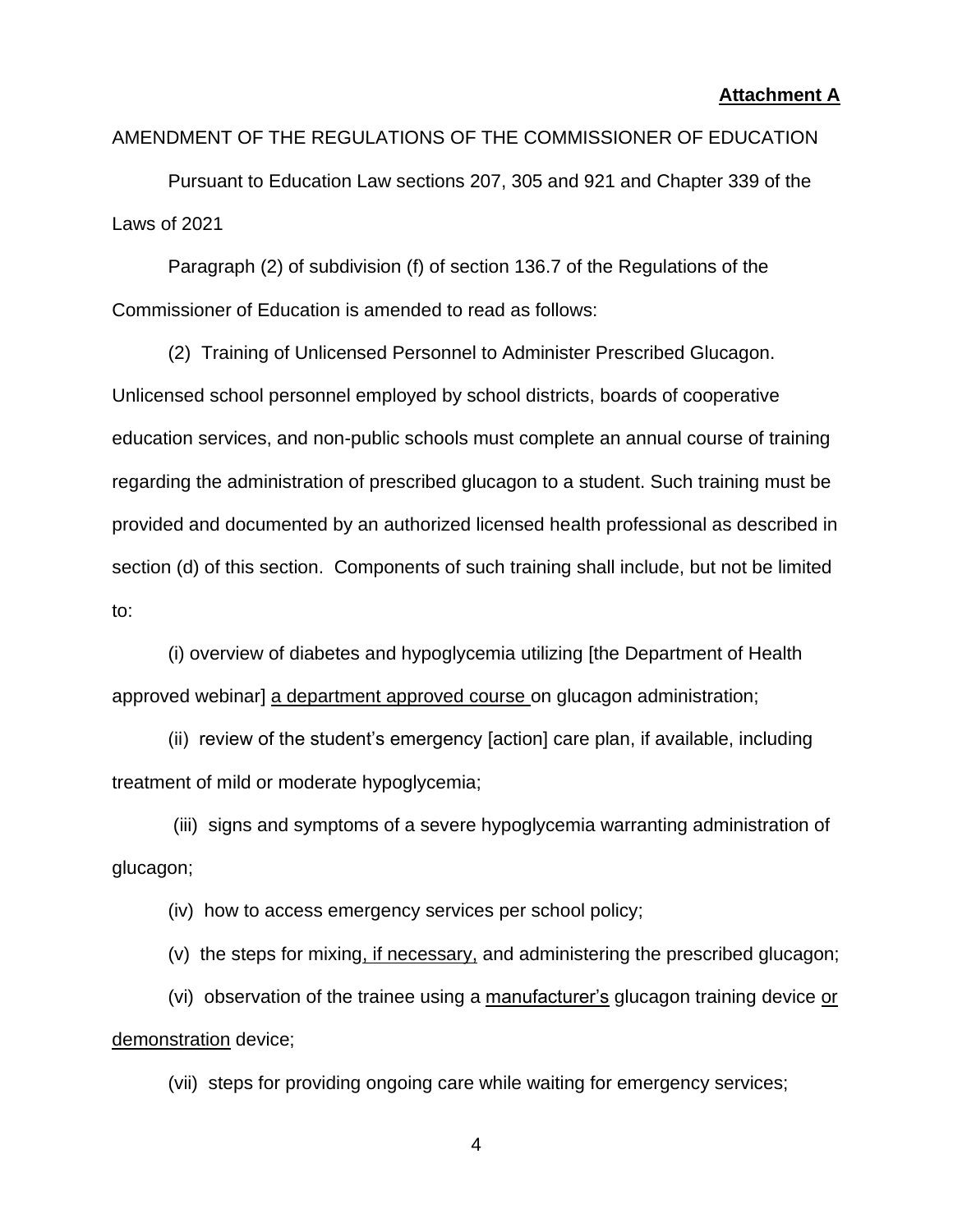(viii) notification of appropriate school personnel; and

(ix) methods of safely storing, handling, and disposing of glucagon and used needles and syringes.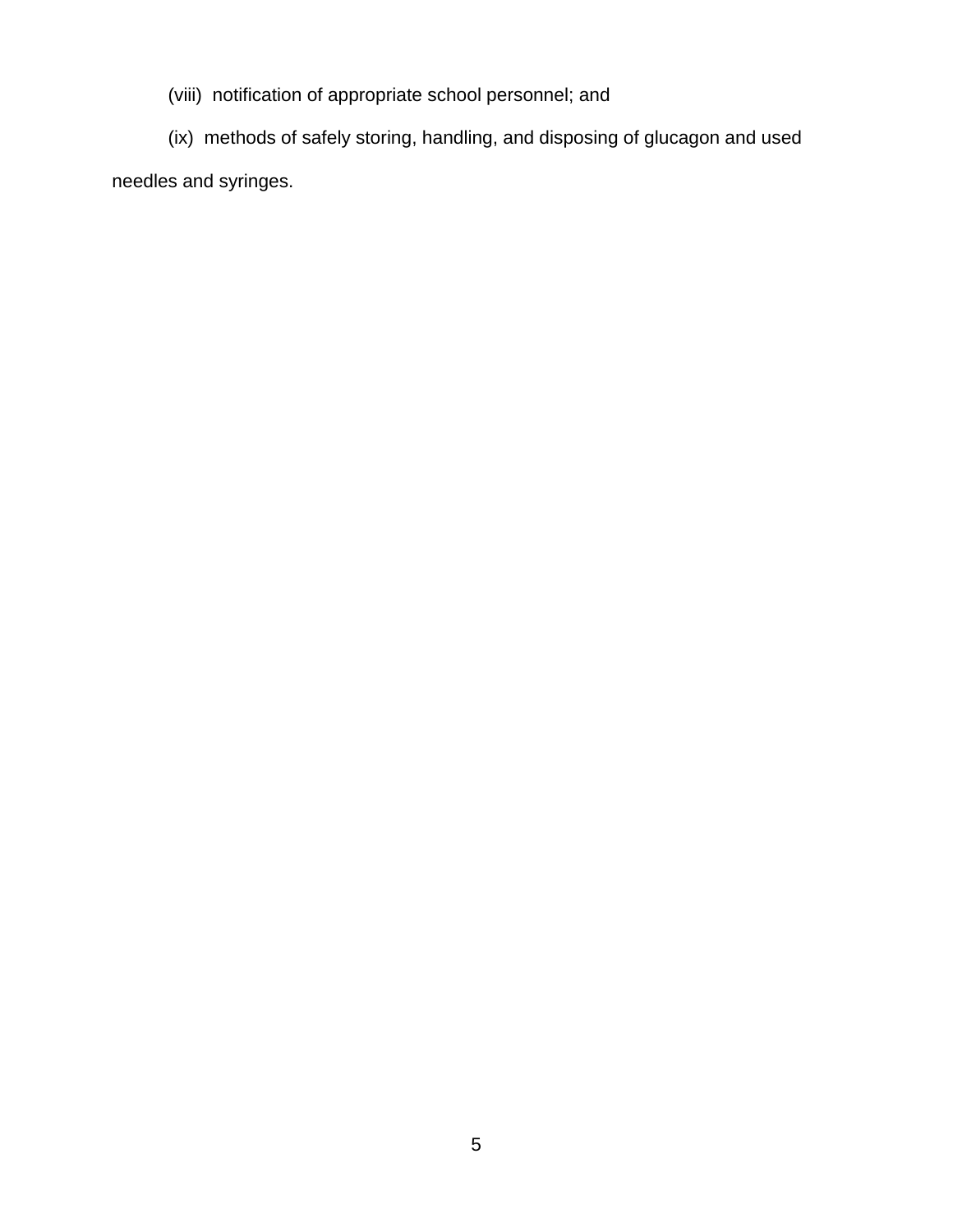# STATEMENT OF FACTS AND CIRCUMSTANCES WHICH NECESSITATE EMERGENCY ACTON

Glucagon is a prescription medication used to treat severe hypoglycemia (low blood sugar) and is prescribed to individuals with diabetes who take insulin. Severe hypoglycemia can be life threatening and must be treated immediately. In 2015, Education Law §921 was enacted to increase access to students in need of glucagon by permitting school districts, boards of cooperative educational services (BOCES), and nonpublic schools to allow trained unlicensed school personnel to administer injections of prescribed glucagon to students with written parent/guardian consent, in emergency situations where an appropriate licensed health professional is not available.

New formulations of prescribed glucagon are now available that are not injected. To capture these methods, Chapter 339 of the Laws of 2021 (Chapter 339) amended Education Law §921 and replaced the word "inject" with "administer," permitting schools to train unlicensed school personnel to administer these new formulations of prescribed glucagon which do not required injection as the route to administration of the medication.

Section 136.7(f)(2) of the Commissioner's regulations outlines the requirements for training unlicensed school personnel to administer prescribed glucagon. To implement Chapter 339, the proposed rule amends section 136.7(f) of the Commissioner's regulations to provide that a component of the glucagon training shall include the steps for mixing, if necessary, prescribed glucagon. Additionally, such section is amended to reflect the current practice of utilizing a Department-approved course on glucagon administration, for an overview of diabetes and hypoglycemia,

6